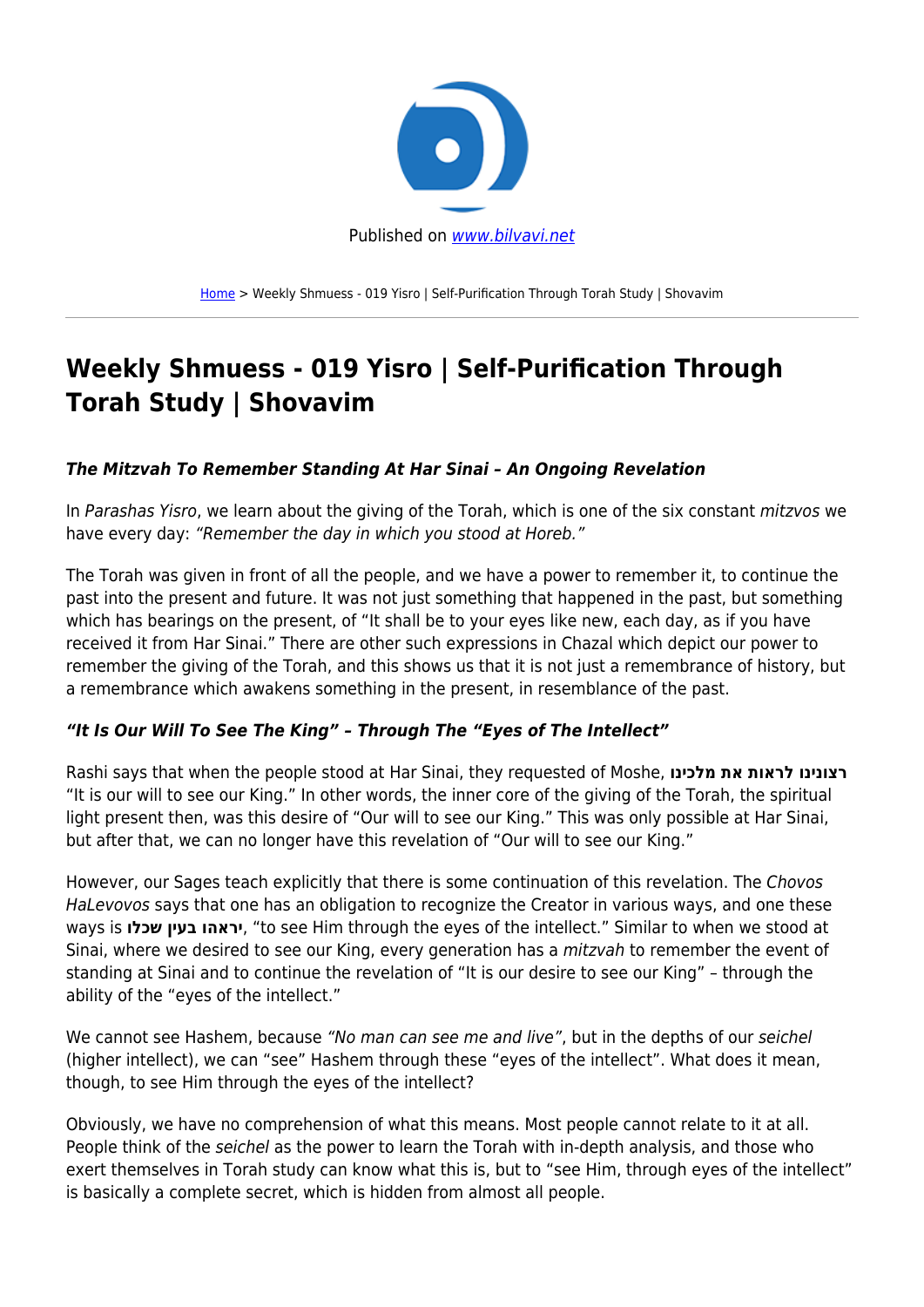## *The Two Parts of our Seichel (Intellect)*

There is a part of seichel which is in our brain, which is the human logic (seichel enoshi) that we are familiar with. Within the seichel, however, is the "light of the neshamah (Divine soul)." Rays of the neshamah are present inside the brain. When a person is only making use of the lower part of his seichel, the human logic, he is only able to understand things that he can logically comprehend, and he can use that very same ability when learning Torah. But when a person exerts himself in Torah, he can reach the higher part of the seichel - the light of the neshamah, contained inside his seichel.

## *Exertion In Torah: Physical, Verbal and Mental*

One part our exertion in learning Torah is to have **physical exertion** in learning. For example, Chazal say that Torah scholars lose sleep as they diligently learn Torah, and that one needs to "vomit the milk nursed from his mother" in order to acquire Torah [in other words, one needs to get rid of his false notions in order to learn Torah, which puts him through some physical suffering in order to learn Torah.] Chazal also say that one must be like an ox carrying a load, or a donkey carrying a package, and to bear the yoke of Torah. There is physical exertion in Torah learning which weakens the body somewhat, and this is one part of exertion in learning Torah.

There is also another kind of exertion in Torah, which is inner. This is the **mental exertion** which one needs to go through, in order to learn Torah.

In between these two levels is **verbal exertion** – a person also needs to speak words of Torah constantly ("And you shall speak in it"), and to avoid idle chatter; and he needs to sharpen the words of Torah in his mouth by making sure that he knows what he's learning, so that if he is asked a question, he will be able to respond clearly. For this reason, one needs to review his learning ("And you shall review it").

The higher part of exertion in learning Torah - the mental exertion - uses the **brain**. It also includes the **heart**. The main part of mental exertion in learning Torah, however, is with our brain.

The first step we need to do, when we begin exerting ourselves in learning Torah, is to exert the physical body. The second step is to exert our speech; to constantly speak of Torah. But the main part of exertion in Torah is to exert the brain, to always think about words of Torah.

When having mental exertion over Torah, where we are training ourselves to constantly think of Torah, we must be able to think about Torah wherever we go, except if we are in a place that has a foul odor, and other places where it is forbidden to think about Torah. But even more than getting used to thinking words of Torah, one needs to exert his mind over it by remaining focused in his thoughts and by concentrating deeply with his mind, over words of Torah. This uses the mind's analytical abilities (cheshbon\calculation), as well as other abilities of the mind, which a person needs in order to have exertion in his Torah learning.

The verbal part of the exertion in Torah, however, does not reveal that much intellectual depth. It is rather a way to attach one's emotions, by connecting himself to the words of Torah he is learning, via the means of speech. However, verbal exertion (speaking words of Torah) is still counted as a part of exertion in Torah learning. The main exertion over Torah lies in exerting the mind, where a person needs to train his mind to become more concentrated on his Torah studies, and to learn how to subjugate his mind to exertion in Torah.

If a person is only exerting himself in Torah physically, by losing sleep over it and learning even when he's tried, or if he is only having verbal exertion in learning, by making sure to always speak about Torah with others, as long as he hasn't yet exerted his mind over it, his mind doesn't become purified.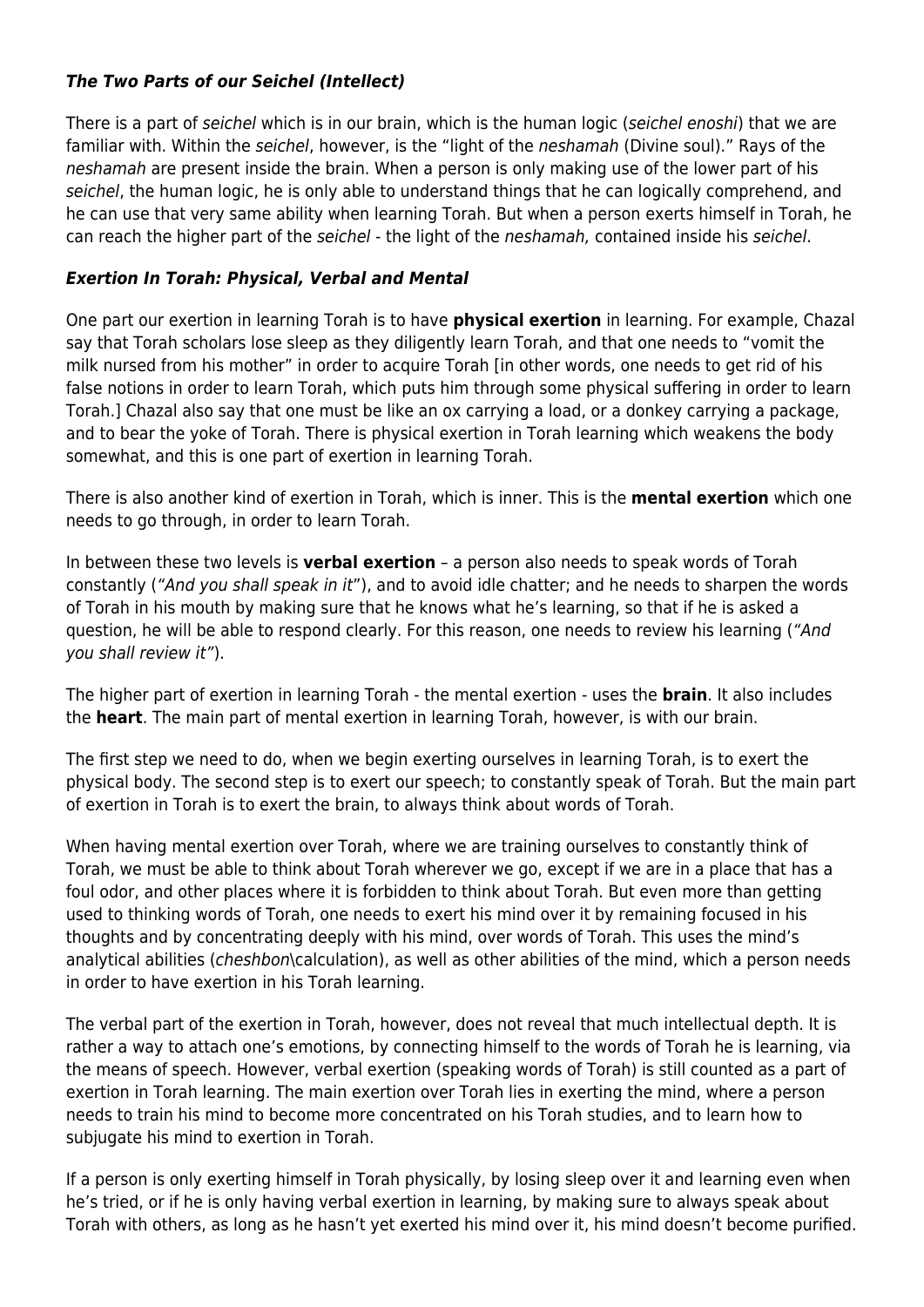He will still get a mitzvah for learning Torah, and he is certainly considered to be exerting himself over Torah, but his mind will not yet get purified from this. Only when a person is exerting his thoughts over Torah, to think into the depth of the words of Torah he is learning, and to subjugate all of his mental abilities to think about Torah, both in quantity and in quality – and it is mainly about the **quality** – only then, is the mind purified through Torah study.

When one has purified his thoughts through mental exertion in his Torah learning, this purifies his entire seichel\intellect, it elevates the lower level of the intellect which is called the seichel enoshi (human logic) which he was born with, and with the more he continues this, the more his seichel enoshi is purified. As the Chazon Ish writes, at first when a person begins to learn Torah, there is only exertion, and there is not yet pleasure. But after a person continues to exert himself in Torah, "a new gate becomes opened to him, where the intellect can revel in an endless bliss."

The opening of that "new gate" which the Chazon Ish describes is essentially when the lower intellect of the person has become purified, through exerting his mind over Torah (besides for the physical and verbal exertion in Torah, which a person also needs to start with, as we explained above). As a person gets used to exerting his thoughts over his Torah learning, slowly with time, his mind becomes purified. He has to use **all** of his mental energies in order to have the "new gate" opened to him, whereupon his intellect will receive endless bliss when he thinks about Torah – he must make sure that he is using his mind to its full extent.

## *Shovavim – A Time To Purify The Mind, Through Torah Learning*

The days which we are in now, the period of "Shovavim" (and now we are in its final wee[k\[1\]](#page--1-0)), lasts for 42 days, and it is pointed out in our sefarim hakedoshim that "42" is equal in gematria to the word**בם,** alluding to the mitzvah of **בם ודברת,**"And you shall speak in it"**,** which shows us that Shovavim is a particular time to strengthen the area of speaking words of Torah.

In Kelm, however, they did not stress "speech" in Torah during Shovavim, and they were instead focused on improving the area of "thought" in Torah. The reason for this is because the sins which we are trying to rectify during Shovavim are related to the brain, for all lustful desires begin in the brain and then get sent out to the rest of the body. Therefore, the main area that needs to be rectified during Shovavim is the brain, which we accomplish through learning how to have concentrated thought on Torah study, which in turn exerts the brain.

Training the mind to concentrate on one Torah thought alone, is difficult work. It takes a lot of exertion of the mind. At first one needs to train himself to get used to it in small amounts; he can try concentrating on a Torah thought for 20 seconds, and then he should slowly try to increase his amount of concentration. He should do it slowly and patiently, and not try to jump levels too fast. He just needs to train his mind to concentrating on one thing alone. This is how a person builds his area of thought.

The sins related to Bris Kodesh cause a person's thoughts to become trapped in the liquid of the brain, which spreads out to the rest of the body and becomes scattered. The rectification of this is to learn how to concentrate, which builds the power of thought in one's brain, and this returns each thought to its root, so that the thoughts are no longer scattered. We have explained here that in order to achieve this rectification, one needs to first train his mind to concentrate on just one Torah thought, and then to slowly increase the amount of the concentration, with time.

## *Concentration of the Mind and Concentration of the Heart*

Usually people experience difficulty concentrating on one thought. People have a hard time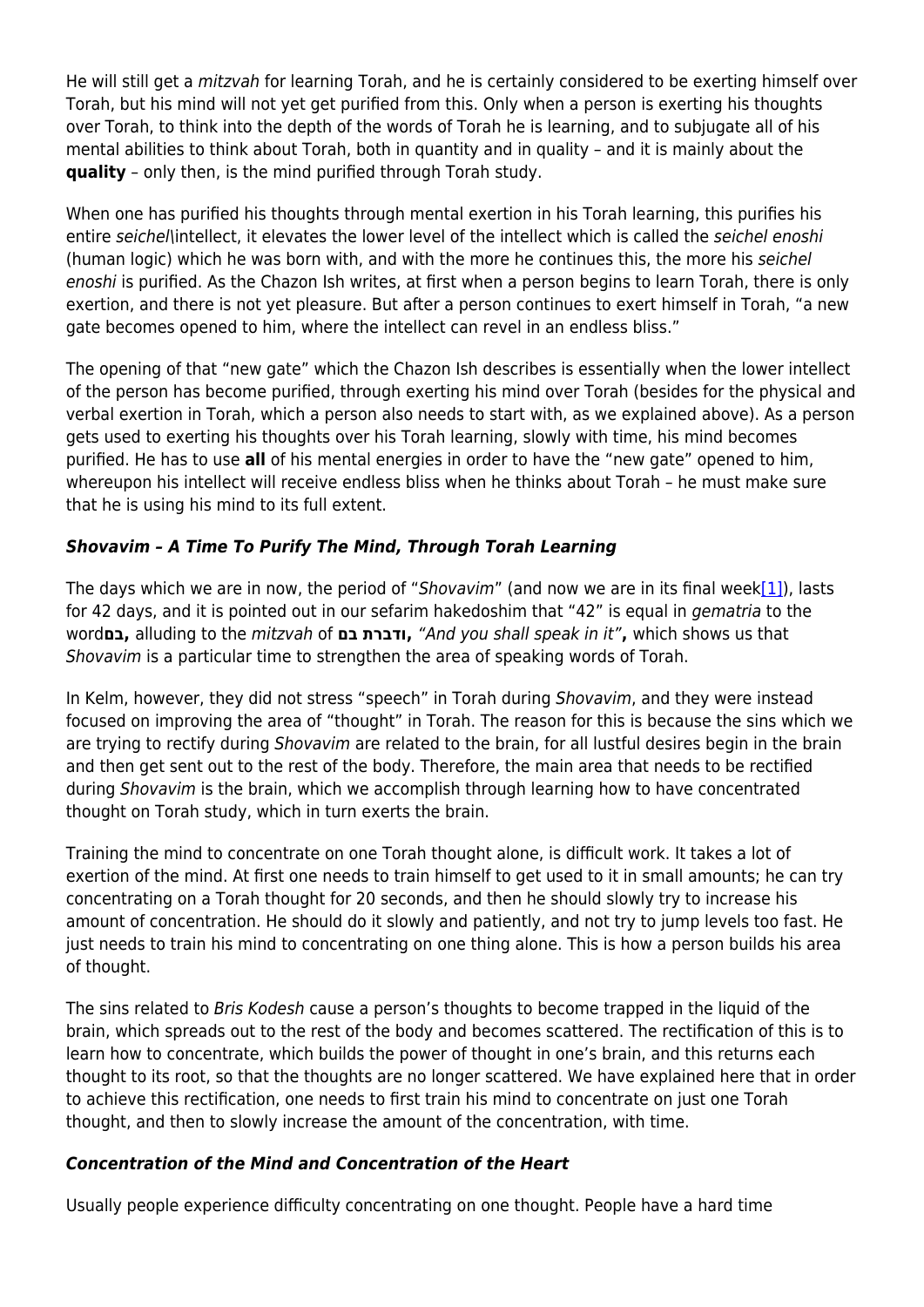concentrating as they are exerting themselves in Torah study, but they mainly experience concentration problems during davening, where their thoughts are floating around, like birds in the sky who can fly to any of the four directions.

Even when people do succeed in remaining focused while they are davening, most of the time it is not because they have learned the art of focusing their thoughts, but because their **heart** wants something very badly which they are *davening* for, and when the heart is very passionate about something, it can cause the brain to concentrate. This is not an ability to focus mentally with one's thoughts – it is rather because when a person wants something very badly, he will be very focused on getting it, and that gets his mind to concentrate on what he wants.

When a person is *davening* with passion, when he is pouring out his heart before Hashem as he prays for what he wants badly, he is really using his ratzon (will). The ratzon of a person (each on his own level) can get the mind to concentrate on whatever he wants. This comes from the heart's desire, and it is not stemming from mental concentration.

When a person is learning Torah and having exertion in it, his mental concentration in it is surely improved with the more that he has a passion and a ratzon to learn Torah. Just as a person can get his brain to concentrate while he is *davening*, because his heart desires something badly, so can a person mentally concentrate on what he's learning when he has a passion and a love for learning Torah. The ratzon of a person to learn Torah, in order to fulfill Hashem's will that he learn Torah, can cause a person to have more mental concentration on his learning. However, as we are explaining, this is a different kind of concentration; it does not stem from the brain\mind, but from the heart.

The main way to build concentration in one's Torah learning is not just through having a passion and a will to learn Torah, but from training the mind to concentrate on a Torah thought. Slowly as a person gets used to thinking into one Torah thought at a time, with time, his power of thought becomes developed.

In different terms, the **external** part of building the power of thought is to get used to concentrating on one Torah thought, and the **inner** part of the building the power of thought is to have a will, a passion, and a love for learning Torah. The inner part, of attaining mental concentration via a passionate will, is attained through a passionate davening, along with a passion in one's Torah learning.

When a person trains his mind to think and reflect into a Torah thought, when he takes a certain Torah thought he is learning and he trains himself to think into all of its angles of understanding, to all of the possible outcomes that result from this understanding, the general view and the details of it – slowly as a person gets used to this, the mind is built, via the mental concentration in Torah.

The more a person improves his mental concentration, the more he builds his mind, and the power of thought contained in it. It doesn't mean that he is finished, but it is still a major part of his development in his Torah learning.

One needs to train his mind to think and concentrate into one thing alone, **patiently** but also **firmly**. This will feel like a contradiction; how do you do it slowly and patiently, but also firmly, at the same time? In spite of this contradiction, herein lays the key to success.

#### *In Summary*

As we explained until now, building the power of thought includes two parts. One part of it is through having a passionate heart, which activates the ratzon\will; and the other part of it is to train the mind to think and concentrate about one Torah thought, and this includes trying to uncover all angles of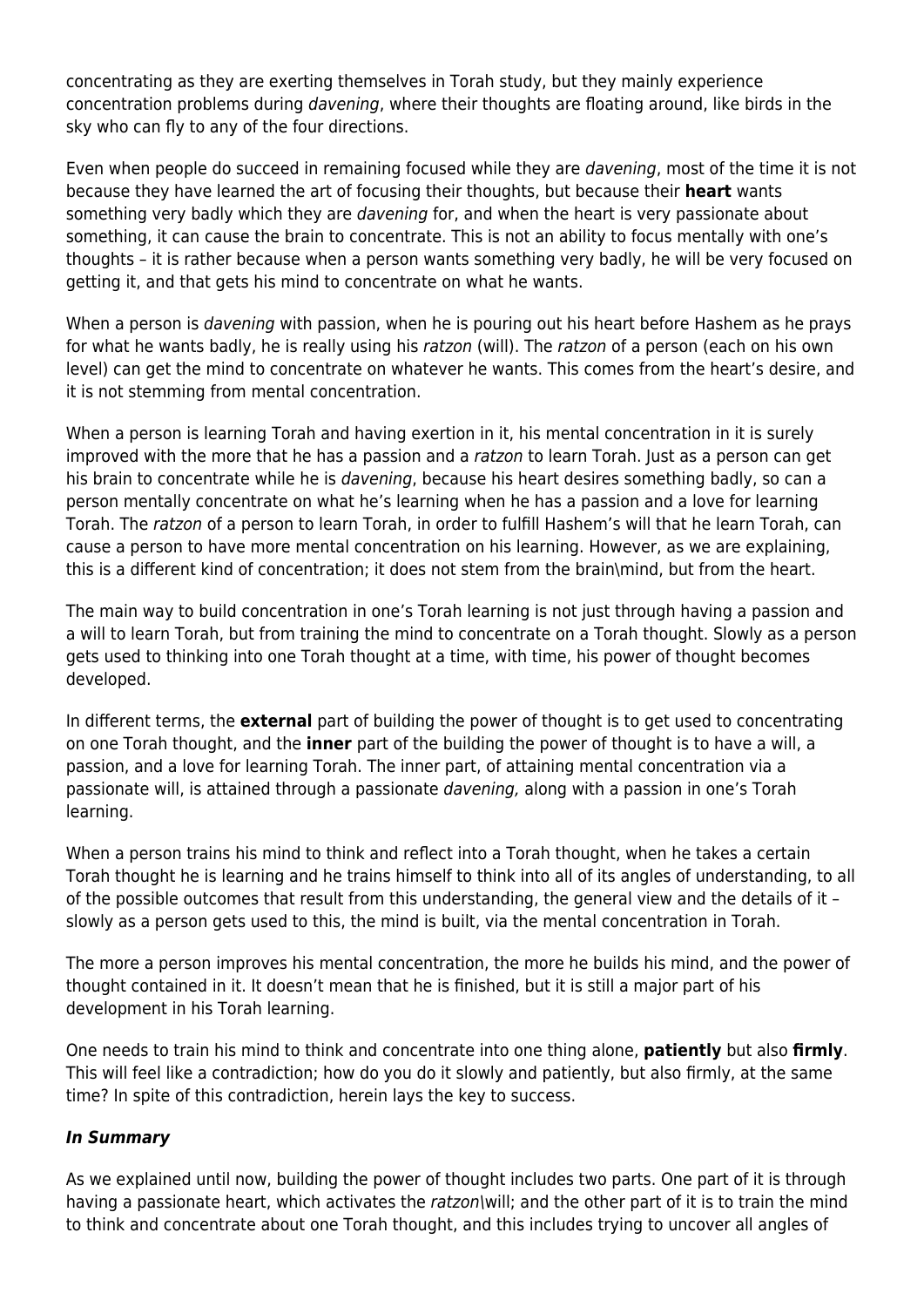understanding in a certain Torah thought.

## *Attaining A "Yearning Intellect"*

When a person gets used to deeply analyzing a Torah thought and he's trying to uncover all of the possible angles of understanding in it, he causes the intellect itself to yearn for more Torah knowledge.

Both the heart and the intellect can have a yearning. We are familiar with the yearnings of the heart – these can include both the materialistic desires for This World, and on a spiritual level, the yearnings that a person has when he is davening. But our intellect can also yearn; the Ramchal in Derech Hashem calls it "seichel hamishtokek", "an intellect that longs". The more a person is utilizing his intellect for Torah, his intellect will yearn for more and more wisdom of the Torah. Herein lays the deep connection that one can form with his Torah learning.

## Connecting To The Torah Through Utilizing Both The Mind and The Heart

A person forms a connection to Torah in two different ways – through the heart, and through the mind.

The heart becomes attached to Torah when one has a passion, will, and a love for learning Torah; this can be worked upon through the area of davening, and though other areas as well, which awaken the spiritual yearnings of the heart.

The mind becomes attached to Torah when one trains his thoughts to think and concentrate about a certain Torah thought, and as a person perseveres with this, the mind slowly becomes attached to the words of Torah he is learning. As we mentioned, one also needs to analyze deeply what he is learning, trying to cover different angles of understanding in it, seeing it in general terms and in detailed terms, exhausting the topic as much as he can.

As we have been emphasizing here, the main exertion in learning Torah is when we utilize the potential of our intellect, by exerting our minds in it. Some people were born with very gifted mental abilities, so it comes naturally to them; but even if someone was not born with particularly gifted mental abilities, after exerting his mind in Torah, he utilizes the potential of his intellect, and he reveals the "yearning intellect".

The Ramchal calls it the "seichel hamishtokek" (the "yearning intellect"), but the Vilna Gaon calls it "cheifetz hasichli", "desire of the intellect." When a person reveals this cheifetz hasichli [or seichel hamishtokek], his mind becomes connected to Torah, in its yearning and longing for more and more if its wisdom. Then the words of Torah he is learning become connected with his own intellect, and they become unified into one piece; his intellect then harmonizes with the Torah's thinking.

## *The True Meaning of A Torah Scholar*

This is the true meaning of a Torah scholar, whose thoughts become Torah thoughts. His mind is always thinking about Torah, his mind becomes more purified and subtle and refined as he continues like this, and his own soul becomes purified along with this. The mind becomes refined and it harmonizes with the words of Torah he learns, when he traverses all the steps that we explained until now [which included physical exertion in learning, verbal exertion in learning, focused concentration on a Torah thought, passion for learning, and analyzing all the possible angles of understanding in a Torah thought].

This integration of the mind with the Torah causes the seichel enoshi, the human logic, which is the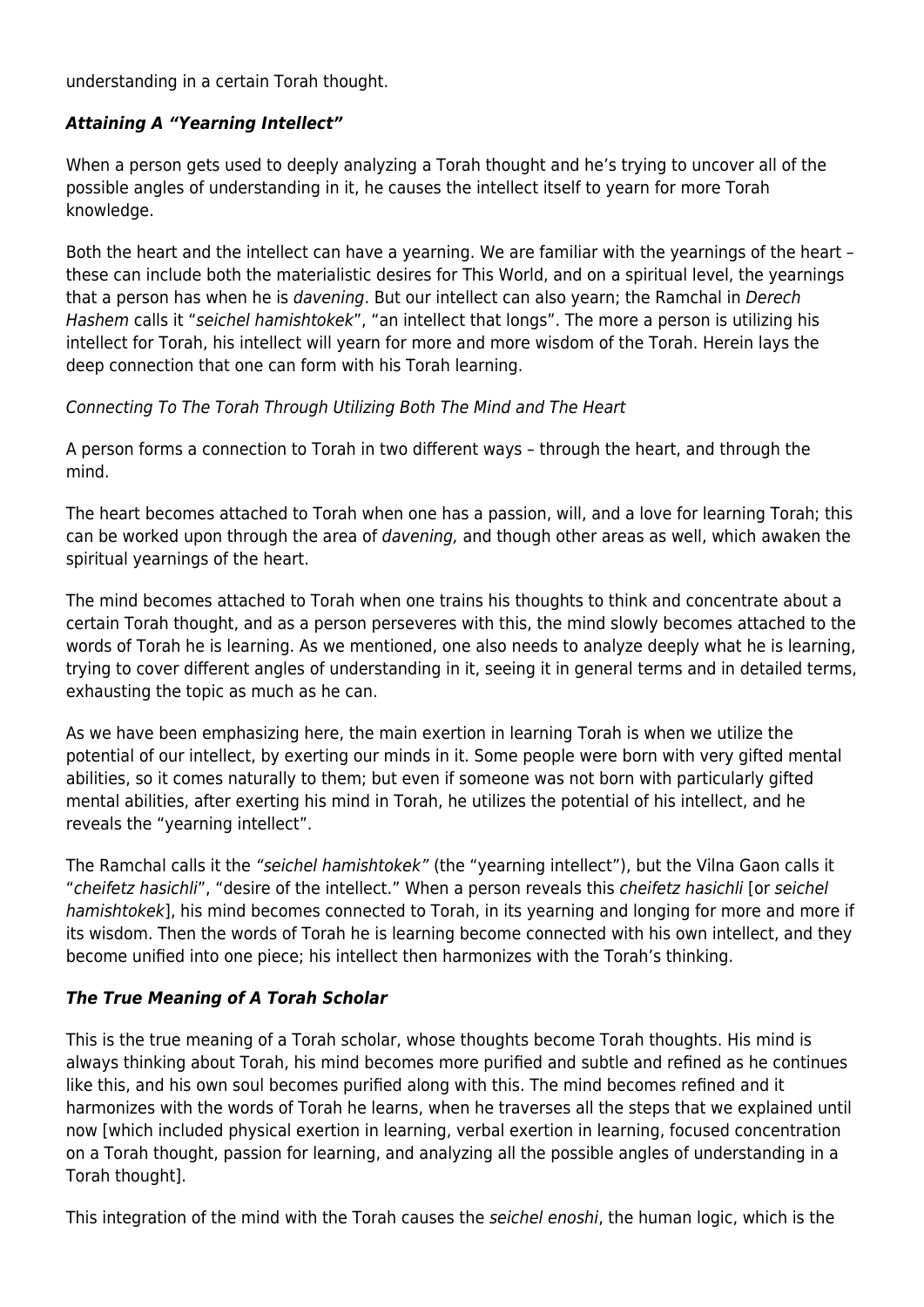lower part of the *seichelaintellect*, to become aligned with the Torah's holy wisdom. His own logical thinking patterns will become subservient to the Torah's thinking. That is why a true Torah scholar attains the level that is called "Daas Torah", for his very daas (mind) has become integrated and aligned with the Torah's thinking -his mind thinks like the Torah.

When one reaches that level, his thoughts will always be found in Torah, but he won't even have to exert his thoughts anymore in order to do this. Instead, his thoughts are always thinking about Torah because his very mind has harmonized with the Torah. Of course, there is always more exertion needed in order to acquire Torah. A person will always need to deepen his understanding about whatever he is learning in the Torah, and to connect his thoughts even further to the Torah, and to exhaust all of his mental abilities, in his exertion over Torah study.

## *The Sensible Way To Go About The Process of Exertion In Torah*

However, one needs to go about this entire process very sensibly. One cannot begin with the final state, which is to exhaust all of your mental abilities in Torah. It is dangerous to do so, and it may harm the brain, because a person will be straining it too much when he tries to jump levels.

There have been people who tried to heavily strain their minds in Torah, and they harmed themselves in the process; they can't think normally afterwards. They can't even think about Torah all the time. This is because they tried to skip all of the previous levels of exertion that we explained until now, and they attempted to jump to the final level. "Many did like Rabbi Shimon Bar Yochai, but were not successful." Not only won't a person succeed if he tries to some of the levels here, but he will damage his mind, chas v'shalom.

But if a person goes about this process sensibly, along with *davening* from an earnest and pure heart to reach all of these levels, and he works his upwards through the levels here that we have laid out [beginning from the more basic levels of exertion, to the deeper levels of exertion], he will eventually reach the level in which his mind is naturally thinking about Torah. Only after his mind is naturally thinking about Torah, should he attempt to exhaust all of his mental abilities in Torah. Then the "new gate" will be opened to him, where "his intellect will revel in endless bliss."

In order to reach that revelation, one needs to go through a certain process that refines the mind, and at the final step, one needs to have traversed the level in which he is exhausting all of his mental energies over Torah. However, as we have emphasized here, a person needs to first reveal the cheifetz hasichli (or the seichel hamishtokek), the level in which mind is yearning for more and more Torah wisdom.

If a person has not yet revealed the *cheifetz hasichli*, and he tries to exhaust all his mental abilities over Torah, he is essentially forcing his mind to attain a level that is above his current level, because he doesn't have the mental capacity at that point to think so heavily. It will go against his nature and it will strain him too much.

But when he has revealed a yearning for more Torah – both through a ratzon for Torah, through the cheifetz hasichli\seichel hamishtokek – he will then be able to go against his nature, because he is then having mesirus nefesh (self-sacrifice) over Torah. He is completely devoting his mind to the Torah which his intellect is yearning for, and he is giving all of his thinking towards exertion in Torah. Only then does he have an avodah to exhaust all of his mental abilities over Torah, because then he will be at the appropriate level of doing so.

This is the depth of the tikkun (rectification) that lies in the days of Shovavim. As mentioned briefly in the beginning, the main tikkun accomplished in these days of Shovavim is to build the power of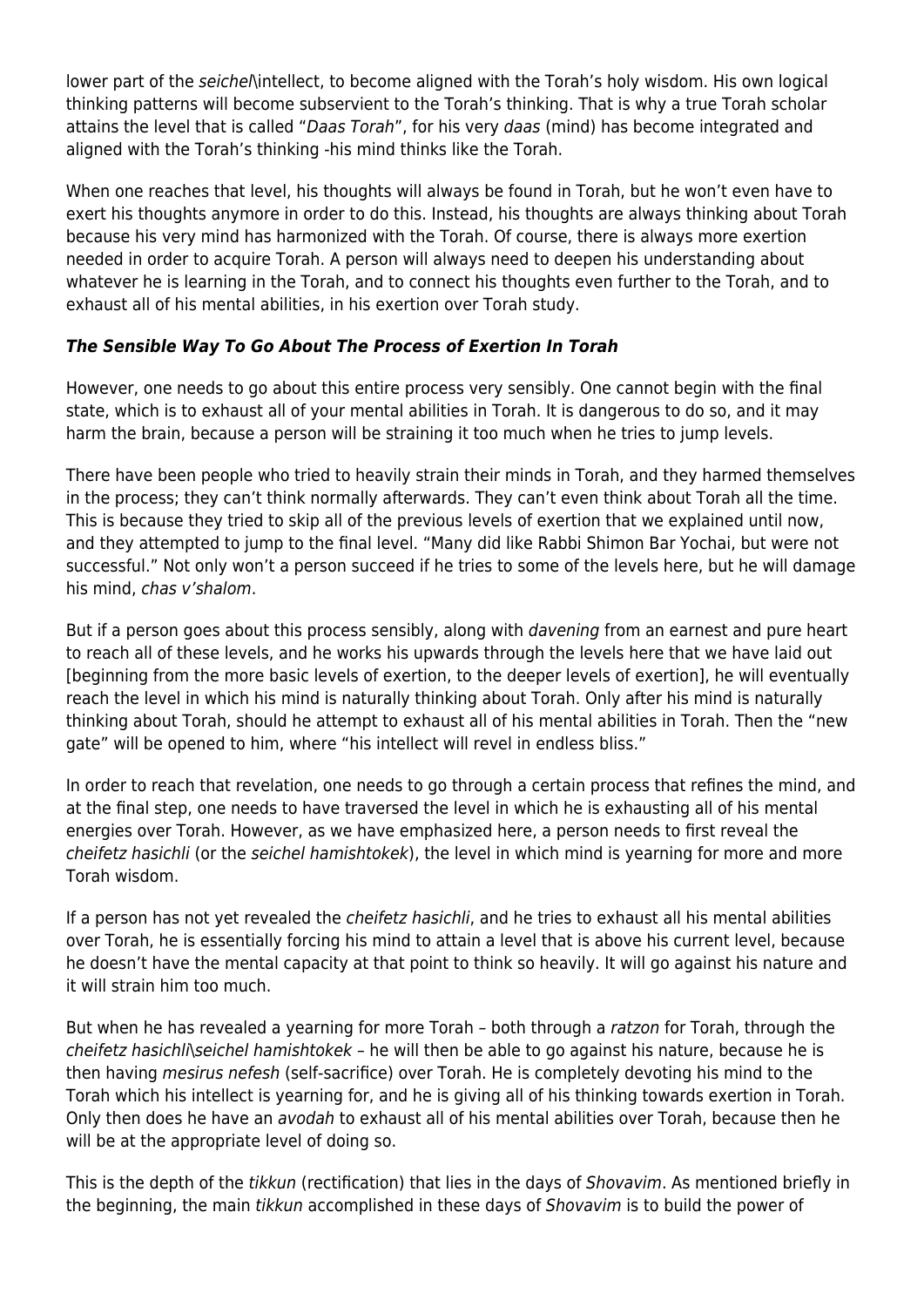thought.

# *Attaining Recognition of The Creator Through "Eyes of The Intellect"*

Based upon the above, we can now understand the following.

We began with a question: When the Jewish people stood at Har Sinai, they requested "It is our desire to see our King." This was not only a level for Har Sinai, for the Chovos HaLevovos says that every generation has an avodah to remember standing at Har Sinai, where we had this desire to see our King: we can attain it through "eyes of the intellect". We asked: what does it mean to "see" Hashem through the "eyes of the intellect"?

When people don't understand these words of the Chovos HaLevovos, they interpret "eyes of the intellect" to mean reflecting into the Creator's ways, of the kindnesses He does for His creations. Although this is true, that is not what the Chovos HaLevovos is implying with "eyes of the intellect."

The Chovos HaLevovos means that in order to "recognize the Creator", one needs to penetrate into his intellect, and then he will be able to recognize Hashem, "in the hidden depths of the heart." When the heart becomes opened, a person then discovers Hashem's Presence which resides in the heart of each Jew.

There are different ways to reach "recognition of the Creator". One way is through reaching the depth of the heart. When a person merits "A good heart G-d had created me with, and a proper spirit He has renewed within me", he merits an opened heart, a revelation of the depths of the heart, and there he will find the Creator. Who dwells in the heart of each Jew. But there is also another way to attain "recognition of the Creator", and this is the "eyes of the intellect".

There are well-known words of the Rambam, in the final three chapters of Moreh Nevuchim[\[2\],](#page--1-0) describes d'veykus (attachment) to Hashem, through using the power of thought in the mind. But what kind of thought and intellect is the Rambam describing? The Rambam isn't talking about a person who has an undeveloped mind, who will think about words of Torah and about Hashem in the same way that he thinks of mundane things. The Rambam is talking about a person who has traversed all of the steps described until now, where a person has learned how to utilize the potential of his intellect, to the point that his mind has harmonized with the Torah's thinking; and he is also giving his entire minds towards the Torah and exhausting all of his mental energies over Torah. Only then does a new gate become opened to a person, where the intellect revels in endless bliss, and his lower intellect (human logic) becomes refined and purified; his mind then harmonizes with the Torah, and the light of the neshamah begins to illuminate his brain. That is the "eyes of the intellect".

Thus, "recognition of the Creator" is not only attained through reaching the deep feelings contained in the heart. It also requires "eyes of the intellect" - which was the level of standing at Har Sinai.

## *In Conclusion*

To conclude and summarize these words, we must first know that each and every one of us, each Jewish soul, stood at Har Sinai, where we had a "desire to see our King". Ever since then, this desire has become ingrained deep in our souls, where it is hidden. To reach this place in our soul is a long, arduous task. But we must aspire to get there, throughout our life. "The end of the actions, is first with thought" – we must know to where we are directing our lives towards.

To where we must we want to direct our life towards? To recognize the Creator, from deep in our heart, where His Presence dwells. This means to have a simple and palpable sense that the Creator is in front of you, for His Presence fills all of reality.